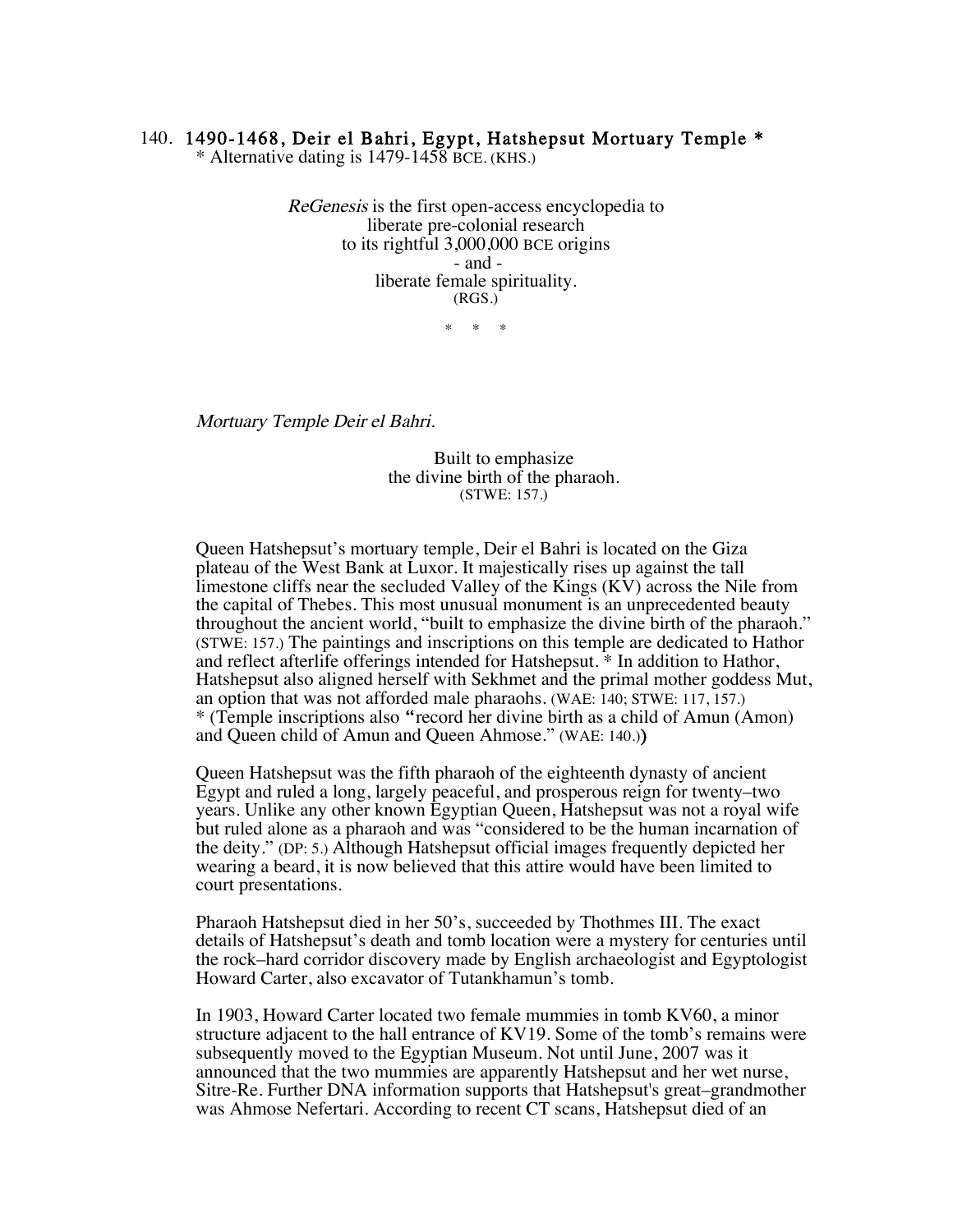abscessed tooth extraction, but the mummy also indicates she had advanced metastasized bone cancer.

For further tomb information and related bibliography: http://Dark Mother.archaeowiki.org/Hatshepsut

Further photographic information:

Brown, Chip. "The King Her-Self: What Motivated Hatshepsut to Rule Ancient Egypt as a Man while her Stepson Stood in the Shadows?" National Geographic 215.4 (Apr. 2009): 88, 90-111. (KHS.)

Further Hathor research: 1479-1425, Tuthmosis III; and 1290-1223, Abu Simbel. (RGS.)

Further Egyptian research:

- Bleeker, C. J. "Isis and Hathor: Two Ancient Egyptian Goddesses." Book of the Goddess, Past and Present: An Introduction to Her Religion. Ed. Saul M. Olyan. New York, NY: Crossroads Press, 1988. 29-48. (IAH.)
- Budge, E. A. Wallace. The Gods of the Egyptians. New York, NY: Dover, 1969. (TGTE.)
- \_\_\_\_\_\_. "Introduction." The Book of the Dead: The Hieroglyphic Transcript and Translation into English of the Papyrus of Ani. 1895. Avenel, NJ: Gramercy Books, 1994. (BD.)
- Edwards, Amelia Ann Blanford. "The Origin of Portrait Sculptures, and the History of the Ka." Egypt and Its Monuments: Pharaohs, Fellahs and Explorers. New York, NY: Harper & Bros., 1891. 113-156. (OPS.)
- Erman, Adolf. Life in Ancient Egypt. 1894. Tran. H. M. Tirard. London, England: Constable Publications, 1971. (LIAE.)
- Hornung, Erik. Conceptions of God in Ancient Egypt: The One and the Many. Ithaca, NY: Cornell University Press, 1982. (CGA.)
- Lubell, Winifred Milius. "Temples of the Great Goddess." Heresies: A Feminist Publication on Art and Politics. (Revised Edition). 2.1, Issue 5 (1982): 32-39. (TGG.)
- Lesko, Barbara S. The Remarkable Women of Ancient Egypt. Providence, RI: BC Scribe, 1987. (RW.)
- \_\_\_\_\_. Ed. Women's Earliest Records: From Ancient Egypt and Western Asia. Atlanta, GA: Scholars Press, 1989. (WER.)
	- . The Great Goddesses of Egypt. Norman, OK: University of Oklahoma Press, 1999. (GGOE.)

Showerman, Grant. The Great Mother of the Gods. 1902. Chicago, IL: Argonaut, 1969. (GMG.)

Witt, Reginald Eldred. *Isis in the Graeco-Roman World.* (*Isis in the Ancient* World.) Ithaca, NY: Cornell University Press, 1971. (IG.)

IMAGE: HATSHEPSUT DEIR EL BAHRI TEMPLE: WEST BANK, EGYPT. PHOTO: © GSA. DESCRIPTION: QUEEN HATSHEPSUT'S MORTUARY TEMPLE, DEIR EL BAHRI ON THE WEST BANK OF THE GIZA PLATEAU, EGYPT. SLIDE LOCATION EGYPT, SHEET 32, ROW 1, SLEEVE 2, SLIDE #189, 1490-1468 BCE. CO\_EGY\_S32\_R1\_SL2\_S189.jpg SHOT ON LOCATION: HATSHEPSUT DEIR EL BAHRI TEMPLE: WEST BANK, EGYPT. NOTE 1: IT MAJESTICALLY RISES UP AGAINST THE TALL LIMESTONE CLIFFS NEAR THE SECLUDED VALLEY OF THE KINGS (KV) ACROSS THE NILE FROM THE CAPITAL OF THEBES (RGS). (SOURCE: ENTRY ABOVE.) NOTE 2: FIELDWORK 1989. PHOTO NOTE: ILLUSTRATION ENHANCEMENT, CHRISI KARVONIDES'S.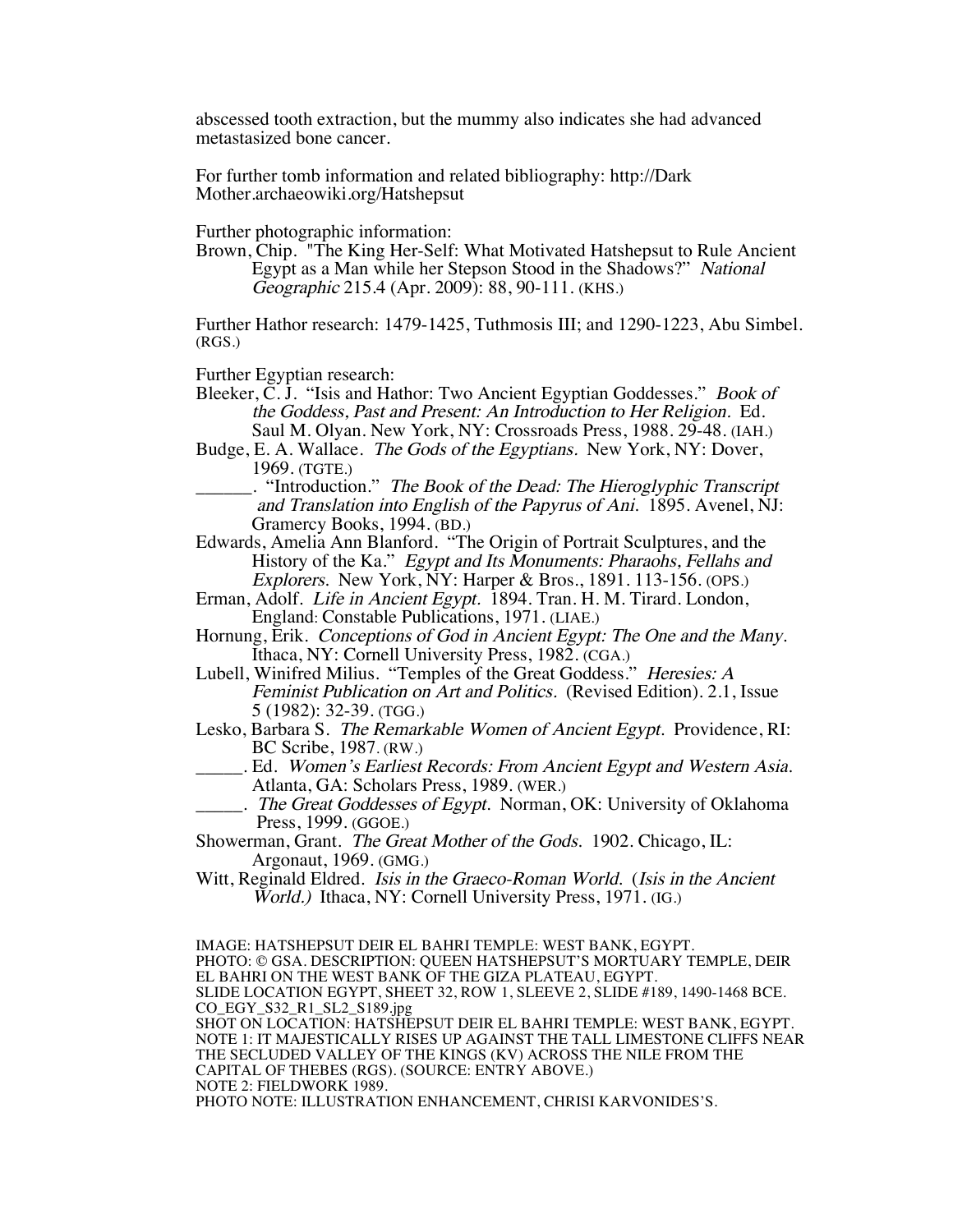IMAGE: WEST BANK, EGYPT.<br>PHOTO: © GSA. DESCRIPTION: AERIAL VIEW OF WEST BANK FROM LUXOR, EGYPT. SLIDE LOCATION EGYPT, SHEET 31, ROW 3, SLEEVE 2, SLIDE #180. BCE. CO\_EGY\_S31\_R3\_SL2\_S180.jpg SHOT ON LOCATION: WEST LUXOR: EGYPT. NOTE 1: FIELDWORK PROJECT 1989.

IMAGE: CATHEDRA SEKHMET: EGYPT. PHOTO: © GSA. DESCRIPTION SEATED SEKHMET WITH LION FACE. SLIDE LOCATION EGYPT, ADDENDUM 1, ROW 1, SLEEVE 5, SLIDE #11, BCE. CO\_EGY\_AD1\_R1\_SL5\_S11.jpg SHOT ON LOCATION: BRITISH MUSEUM: LONDON, ENGLAND. NOTE 1: IN ADDITION TO HATHOR, HATSHEPSUT ALSO ALIGNED HERSELF WITH SEKHMET AND THE PRIMAL MOTHER GODDESS MUT, AN OPTION THAT WAS NOT AFFORDED MALE PHARAOHS. (WAE: 140; STWE: 117, 157.) (SOURCE: ENTRY ABOVE.)

NOTE 2: FIELDWORK PROJECT 1998.

IMAGE: FEMALE ACROBATS: LUXOR, EGYPT. PHOTO: © GSA. DESCRIPTION: RELIEF OF SIX FEMALE ACROBATS PLUS WOMEN WITH SISTRUMS (SACRED RATTLES) PLUS WITH OTHER DANCERS & MUSICIANS FROM THE RED CHAPEL AT HATSHEPSUT'S TEMPLE, EGYPT. SLIDE LOCATION EGYPT, SHEET 25, ROW 3, SLEEVE 2, SLIDE #107B, 1475-1468 BCE. CO\_EGY\_S25\_R3\_SL2\_S107B.jpg SHOT ON LOCATION: LUXOR MUSEUM: LUXOR, EGYPT. NOTE 1: SEE LAURA SHANNON'S "WOMEN'S RITUAL DANCES." (WRD: 138-157.) NOTE 2: FIELDWORK PROJECT 1998.

IMAGE: FRIEZE OF COW DEITY HATHOR: DEIR EL BAHRI TEMPLE, EGYPT. PHOTO: © GSA. DESCRIPTION: FRIEZE OF COW DEITY HATHOR LICKING THE HAND OF A PHARAOH (STWE: 117). LOCATION IS ON THE LEFT EXTERNAL WALL OF HATSHEPSUT'S DEIR EL BAHRI TEMPLE, ON THE WEST BANK OF THE GIZA PLATEAU, EGYPT.

SLIDE LOCATION EGYPT, SHEET 33, ROW 1, SLEEVE 2, SLIDE #208, 1490-1468 BCE. CO\_EGY\_S33\_R1\_SL2\_S208.jpg

SHOT ON LOCATION: HATSHEPSUT MORTUARY DEIR EL BAHRI TEMPLE ON THE WEST BANK: LUXOR, EGYPT.

NOTE 1:

HATHOR OR HAT–HOR WAS BELIEVED TO GIVE LIFE AS WELL AS TAKE IT BACK AFTER DEATH. AS HAT–HOR, HOUSE OR WOMB OF HORUS, SHE ALSO BESTOWED LEGITIMACY AND KINGSHIP ON HORUS, AS DID ISIS. AT THE NEW MOON, HATHOR WOULD SET SAIL UP THE NILE TO EDFU FOR THIS RITUAL. THIS WAS VIEWED AS A MATRILINEAL RE-ALLIANCE OF UPPER AND LOWER EGYPT, SYMBOLIZED BY THE DOUBLE CROWN (RGS).

NOTE 2: FIELDWORK PROJECT 1998.

IMAGE: FRIEZE OF COW DEITY HATHOR: DEIR EL BAHRI TEMPLE, EGYPT. PHOTO: © GSA. DESCRIPTION: FRIEZE OF COW DEITY HATHOR LICKING THE HAND OF A PHARAOH (STWE: 117). LOCATION IS ON THE LEFT EXTERNAL WALL OF HATSHEPSUT'S DEIR EL BAHRI TEMPLE, ON THE WEST BANK OF THE GIZA PLATEAU, EGYPT.

SLIDE LOCATION EGYPT, SHEET 32, ROW 4, SLEEVE 3, SLIDE #204, 1490-1468 BCE. CO\_EGY\_S32\_R4\_SL3\_S204.jpg

SHOT ON LOCATION: HATSHEPSUT MORTUARY DEIR EL BAHRI TEMPLE IS NEAR THE VALLEY OF THE KINGS ON THE WEST BANK: EGYPT. NOTE 1: HATHOR, BOVINE GODDESS OF LIFE. (HVG: 180.) NOTE 2:

HATHOR OR HAT–HOR WAS BELIEVED TO GIVE LIFE AS WELL AS TAKE IT BACK AFTER DEATH. AS HAT–HOR, HOUSE OR WOMB OF HORUS, SHE ALSO BESTOWED LEGITIMACY AND KINGSHIP ON HORUS, AS DID ISIS. AT THE NEW MOON, HATHOR WOULD SET SAIL UP THE NILE TO EDFU FOR THIS